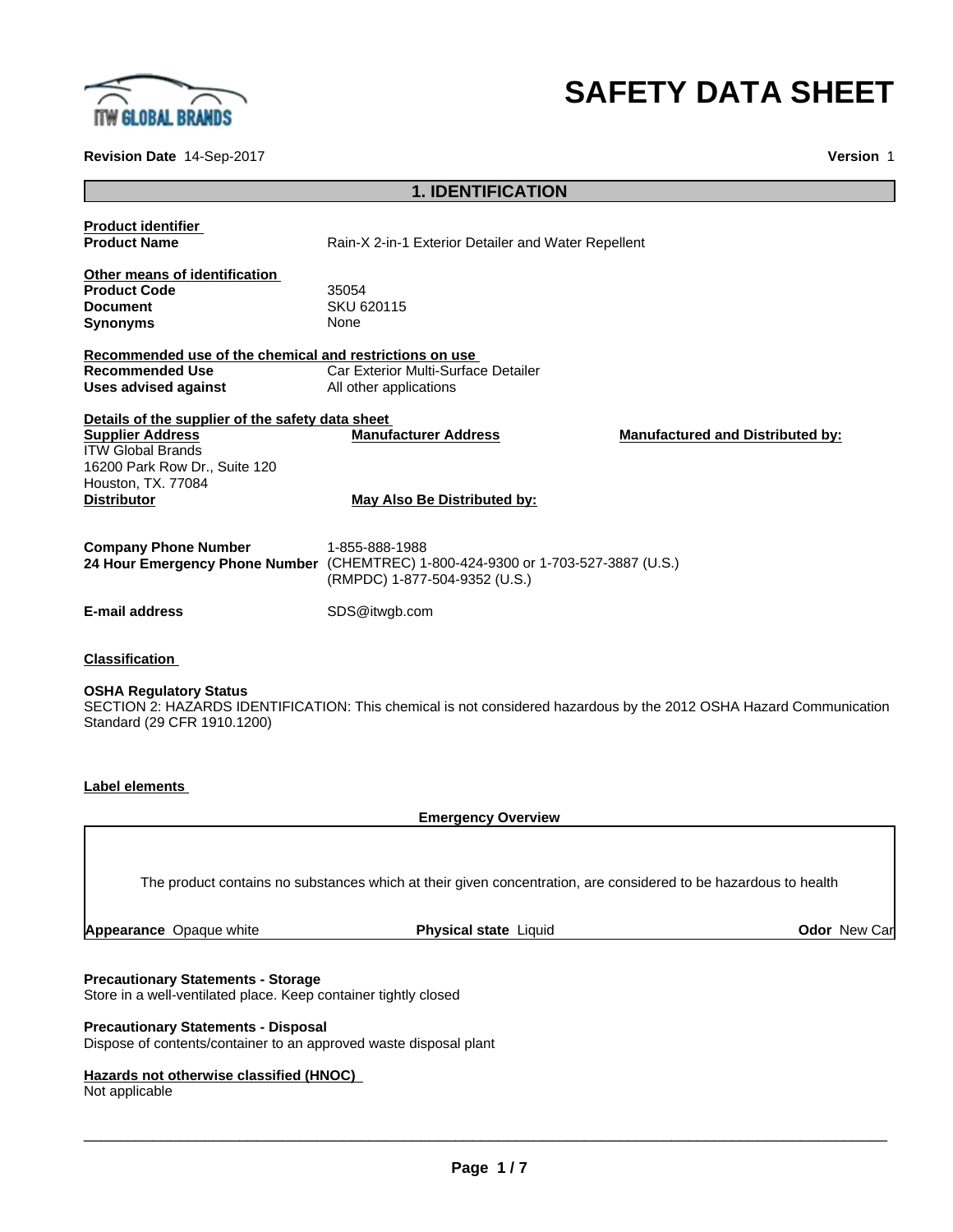### **Other Information**

- Not applicable

### **3. COMPOSITION/INFORMATION ON INGREDIENTS**

\_\_\_\_\_\_\_\_\_\_\_\_\_\_\_\_\_\_\_\_\_\_\_\_\_\_\_\_\_\_\_\_\_\_\_\_\_\_\_\_\_\_\_\_\_\_\_\_\_\_\_\_\_\_\_\_\_\_\_\_\_\_\_\_\_\_\_\_\_\_\_\_\_\_\_\_\_\_\_\_\_\_\_\_\_\_\_\_\_\_\_\_\_

### **Substance(s)**

| <b>Chemical Name</b>                | <b>CAS No</b> | Weight-%   | <b>Trade Secret</b> |
|-------------------------------------|---------------|------------|---------------------|
| WATER                               | 7732-18-5     | $60 - 100$ |                     |
| <b>DECAMETHYLCYCLOPENTASILOXANE</b> | 541-02-6      |            |                     |
| QUATERNARY AMMONIUM COMPOUND        | 61789-77-3    |            |                     |

### **4. FIRST AID MEASURES**

| <b>Description of first aid measures</b>                                   |                                                                                                                                                                                                  |  |  |
|----------------------------------------------------------------------------|--------------------------------------------------------------------------------------------------------------------------------------------------------------------------------------------------|--|--|
| <b>General advice</b>                                                      | Get medical advice/attention if you feel unwell.                                                                                                                                                 |  |  |
| Eye contact                                                                | IF IN EYES: Rinse cautiously with water for several minutes. Remove contact lenses, if<br>present and easy to do. Continue rinsing. If eye irritation persists: Get medical<br>advice/attention. |  |  |
| <b>Skin contact</b>                                                        | IF ON SKIN:. Wash skin with soap and water. If skin irritation persists, call a physician.<br>Wash contaminated clothing before reuse.                                                           |  |  |
| <b>Inhalation</b>                                                          | IF INHALED: Remove victim to fresh air and keep at rest in a position comfortable for<br>breathing. If symptoms persist, call a physician.                                                       |  |  |
| Ingestion                                                                  | IF SWALLOWED:. Do NOT induce vomiting. Never give anything by mouth to an<br>unconscious person. Call a physician.                                                                               |  |  |
| Self-protection of the first aider                                         | Ensure that medical personnel are aware of the material(s) involved and take precautions to<br>protect themselves.                                                                               |  |  |
| Most important symptoms and effects, both acute and delayed                |                                                                                                                                                                                                  |  |  |
| <b>Symptoms</b>                                                            | See section 2 for more information.                                                                                                                                                              |  |  |
| Indication of any immediate medical attention and special treatment needed |                                                                                                                                                                                                  |  |  |
| Note to physicians                                                         | Treat symptomatically.                                                                                                                                                                           |  |  |
| <b>5. FIRE-FIGHTING MEASURES</b>                                           |                                                                                                                                                                                                  |  |  |

### **Suitable extinguishing media** Carbon dioxide (CO2), Dry chemical, Foam

### **Unsuitable extinguishing media** None.

### **Specific hazards arising from the chemical** None in particular.

**Explosion data**<br>**Sensitivity to Mechanical Impact** None. **Sensitivity to Mechanical Impact** None. **Sensitivity to Static Discharge** 

### **Protective equipment and precautions for firefighters**

As in any fire, wear self-contained breathing apparatus pressure-demand, MSHA/NIOSH (approved or equivalent) and full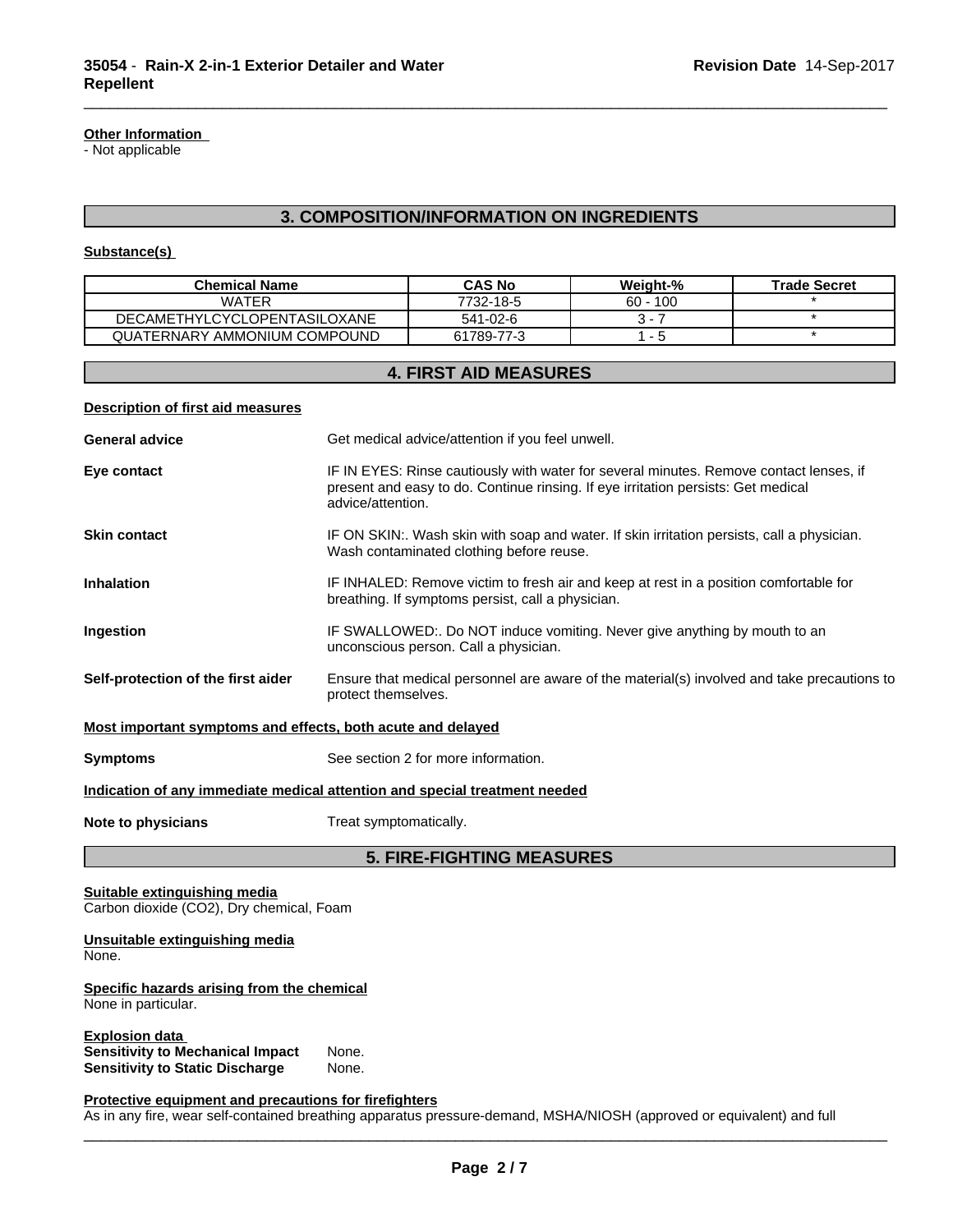protective gear.

## **6. ACCIDENTAL RELEASE MEASURES**

\_\_\_\_\_\_\_\_\_\_\_\_\_\_\_\_\_\_\_\_\_\_\_\_\_\_\_\_\_\_\_\_\_\_\_\_\_\_\_\_\_\_\_\_\_\_\_\_\_\_\_\_\_\_\_\_\_\_\_\_\_\_\_\_\_\_\_\_\_\_\_\_\_\_\_\_\_\_\_\_\_\_\_\_\_\_\_\_\_\_\_\_\_

|                                                              | <b>Personal precautions, protective equipment and emergency procedures</b>                                                                                                                                                                                                       |  |  |
|--------------------------------------------------------------|----------------------------------------------------------------------------------------------------------------------------------------------------------------------------------------------------------------------------------------------------------------------------------|--|--|
| <b>Personal precautions</b>                                  | Ensure adequate ventilation, especially in confined areas. Avoid contact with eyes and skin.<br>Use personal protective equipment as required.                                                                                                                                   |  |  |
| <b>Environmental precautions</b>                             |                                                                                                                                                                                                                                                                                  |  |  |
| <b>Environmental precautions</b>                             | See Section 12 for additional ecological information.                                                                                                                                                                                                                            |  |  |
| Methods and material for containment and cleaning up         |                                                                                                                                                                                                                                                                                  |  |  |
| <b>Methods for containment</b>                               | Prevent further leakage or spillage if safe to do so.                                                                                                                                                                                                                            |  |  |
| Methods for cleaning up                                      | Ensure adequate ventilation. Soak up with inert absorbent material. Sweep up and shovel<br>into suitable containers for disposal.                                                                                                                                                |  |  |
| Prevention of secondary hazards                              | Clean contaminated objects and areas thoroughly observing environmental regulations.                                                                                                                                                                                             |  |  |
|                                                              | <b>7. HANDLING AND STORAGE</b>                                                                                                                                                                                                                                                   |  |  |
| <b>Precautions for safe handling</b>                         |                                                                                                                                                                                                                                                                                  |  |  |
| Advice on safe handling                                      | Handle in accordance with good industrial hygiene and safety practice. Avoid breathing<br>vapors or mists. Avoid contact with skin, eyes or clothing. Wash thoroughly after handling.<br>Wash contaminated clothing before reuse. Use personal protective equipment as required. |  |  |
| Conditions for safe storage, including any incompatibilities |                                                                                                                                                                                                                                                                                  |  |  |
| <b>Storage Conditions</b>                                    | Keep container tightly closed in a dry and well-ventilated place. Do not reuse container.<br>Keep from freezing. Keep out of the reach of children.                                                                                                                              |  |  |
| Incompatible materials                                       | Strong oxidizing agents                                                                                                                                                                                                                                                          |  |  |
|                                                              | 8. EXPOSURE CONTROLS/PERSONAL PROTECTION                                                                                                                                                                                                                                         |  |  |
| <b>Control parameters</b>                                    |                                                                                                                                                                                                                                                                                  |  |  |
| <b>Appropriate engineering controls</b>                      |                                                                                                                                                                                                                                                                                  |  |  |
| <b>Engineering Controls</b>                                  | Showers<br>Eyewash stations<br>Ventilation systems                                                                                                                                                                                                                               |  |  |
|                                                              | Individual protection measures, such as personal protective equipment                                                                                                                                                                                                            |  |  |
| <b>Eye/face protection</b>                                   | Wear safety glasses with side shields (or goggles).                                                                                                                                                                                                                              |  |  |
| Skin and body protection                                     | Wear protective natural rubber, nitrile rubber, Neoprene™ or PVC gloves.                                                                                                                                                                                                         |  |  |
| <b>Respiratory protection</b>                                | Use NIOSH-approved air-purifying respirator with organic vapor cartridge or canister, as<br>appropriate.                                                                                                                                                                         |  |  |
| <b>General Hygiene Considerations</b>                        | Handle in accordance with good industrial hygiene and safety practice. Regular cleaning of<br>equipment, work area and clothing is recommended.                                                                                                                                  |  |  |
|                                                              | 9. PHYSICAL AND CHEMICAL PROPERTIES                                                                                                                                                                                                                                              |  |  |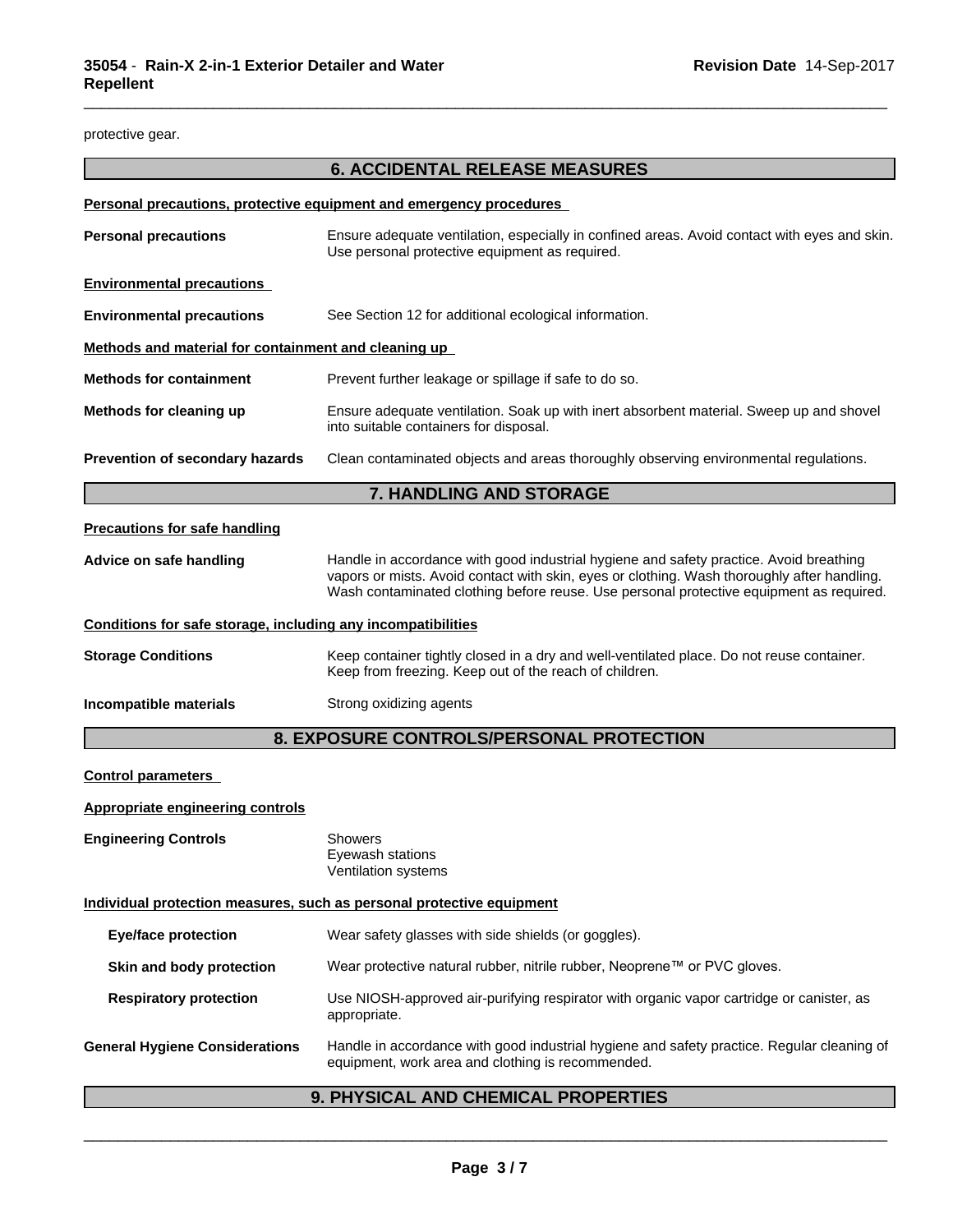### **Information on basic physical and chemical properties**

**Physical state** Liquid<br> **Appearance** Coaqu **Appearance Consumersing Consumersity** Opaque white **Odor Odor** New Car<br> **Odor threshold** No inform

**Explosive properties** No information available **Oxidizing properties** No information available **Property Remarks • Method Property Remarks • Method pH** 5.5 **Melting point / freezing point** No information available<br> **Boiling point / boiling range** 100 °C / 212 °F **Boiling point / boiling range Flash point** None (Aqueous) **Evaporation rate rate** No information available<br> **Flammability (solid. gas)** No information available **Flammability (solid, gas) Flammability Limit in Air Upper flammability limit:** No information available<br> **Lower flammability limit:** No information available **Lower flammability limit:**<br>Vapor pressure **Vapor density** No information available **Relative density** 1.00 @ 15.6° C **Water solubility**<br> **Solubility in other solvents**<br>
No information available **Solubility in other solvents** No information available<br> **Partition coefficient** No information available **Partition coefficient**<br> **Autoignition temperature**<br>
No information available **Autoignition temperature No information available**<br> **Decomposition temperature No information available Decomposition temperature** No information available<br>**Kinematic viscosity** No information available **Kinematic viscosity**<br> **Communical Internation available**<br>
No information available **Dynamic viscosity** 

### **Other Information**

**Molecular weight** No in<br> **VOC Content** (%)  $\leq 0.1$ **VOC** Content (%) **Bulk density** 1.00 @ 15.6° C

**No information available** 

**No information available** 

**Softening point**<br> **Molecular weight**<br> **Molecular weight**<br> **Molecular weight**<br> **Molecular weight Density** No information available

\_\_\_\_\_\_\_\_\_\_\_\_\_\_\_\_\_\_\_\_\_\_\_\_\_\_\_\_\_\_\_\_\_\_\_\_\_\_\_\_\_\_\_\_\_\_\_\_\_\_\_\_\_\_\_\_\_\_\_\_\_\_\_\_\_\_\_\_\_\_\_\_\_\_\_\_\_\_\_\_\_\_\_\_\_\_\_\_\_\_\_\_\_

### **10. STABILITY AND REACTIVITY**

### **Reactivity**

No data available

**Chemical stability** Stable under recommended storage conditions

# **Possibility of Hazardous Reactions**

None under normal processing.

## **Conditions to avoid**

Keep from freezing.

### **Incompatible materials**

Strong oxidizing agents

# **Hazardous Decomposition Products**

Carbon oxides

**Information on likely routes of exposure**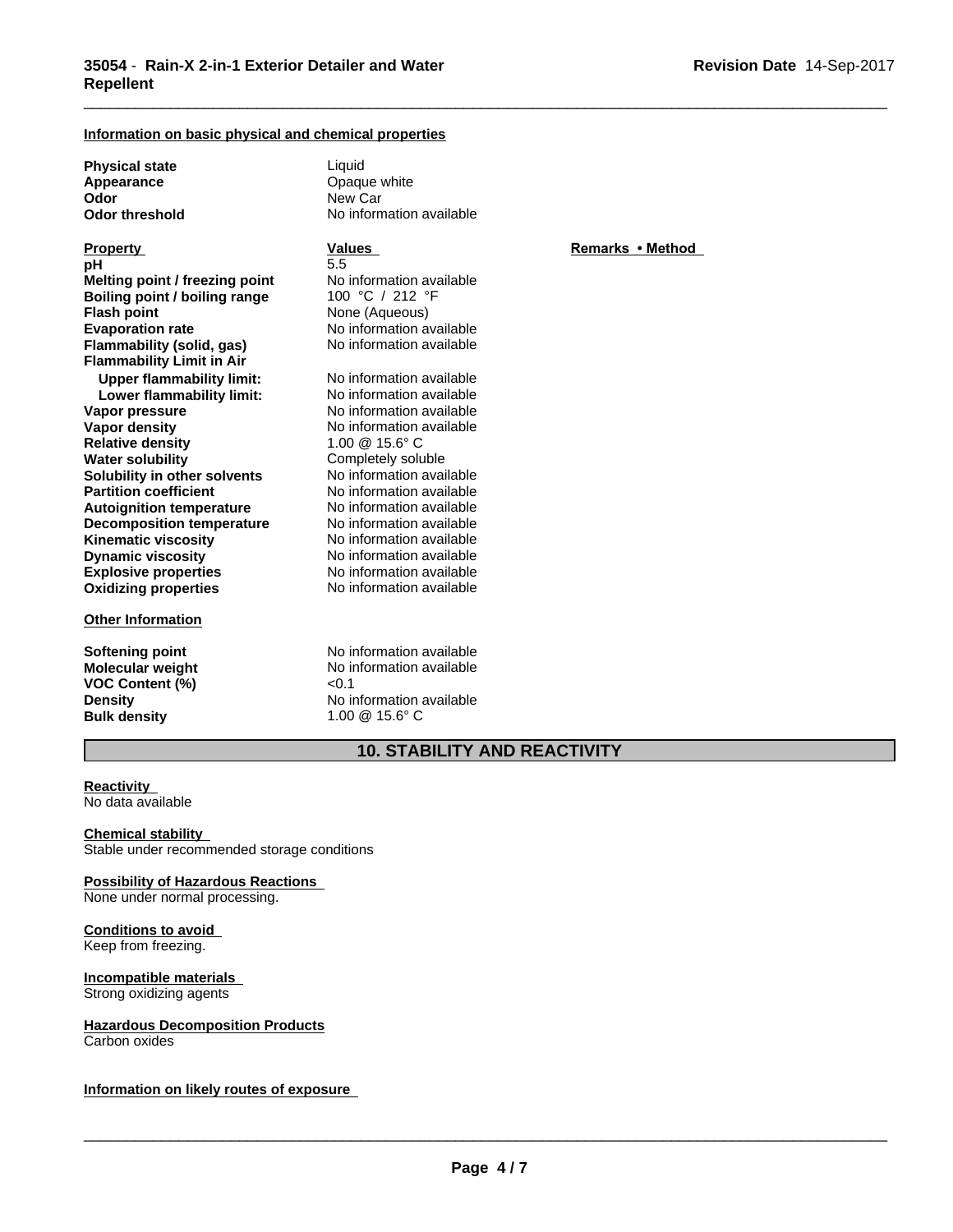### **35054** - **Rain-X 2-in-1 Exterior Detailer and Water Repellent**

| <b>Inhalation</b>   | May cause irritation of respiratory tract.                                         |
|---------------------|------------------------------------------------------------------------------------|
| Eye contact         | Contact with eyes may cause irritation. May cause redness and tearing of the eyes. |
| <b>Skin contact</b> | May cause skin irritation and/or dermatitis.                                       |
| Ingestion           | Ingestion may cause irritation to mucous membranes.                                |

\_\_\_\_\_\_\_\_\_\_\_\_\_\_\_\_\_\_\_\_\_\_\_\_\_\_\_\_\_\_\_\_\_\_\_\_\_\_\_\_\_\_\_\_\_\_\_\_\_\_\_\_\_\_\_\_\_\_\_\_\_\_\_\_\_\_\_\_\_\_\_\_\_\_\_\_\_\_\_\_\_\_\_\_\_\_\_\_\_\_\_\_\_

| <b>Chemical Name</b>              | Oral LD50           | Dermal LD50         | <b>Inhalation LC50</b> |
|-----------------------------------|---------------------|---------------------|------------------------|
| <b>WATER</b>                      | $> 90$ mL/kg (Rat)  |                     |                        |
| 17732-18-5                        |                     |                     |                        |
| <b>IDECAMETHYLCYCLOPENTASILOI</b> | > 24134 mg/kg (Rat) | > 16 mL/kg (Rabbit) |                        |
| <b>XANE</b>                       |                     |                     |                        |
| 541-02-6                          |                     |                     |                        |

### **Information on toxicological effects**

**Symptoms** No information available.

### **Delayed and immediate effects as well as chronic effects from short and long-term exposure**

| <b>Sensitization</b>   | No information available. |
|------------------------|---------------------------|
| Germ cell mutagenicity | No information available. |
| Carcinogenicity        | No information available. |

# **The following values are calculated based on chapter 3.1 of the GHS document** .

**ATEmix** (dermal)

**ATEmix (oral)** 536847 mg/kg

### **12. ECOLOGICAL INFORMATION**

### **Ecotoxicity**

6.6 % of the mixture consists of components(s) of unknown hazards to the aquatic environment

### **Persistence and degradability**

No information available.

### **Bioaccumulation**

No information available.

### **Mobility**

Soluble in water.

### **Other adverse effects**

No information available

### **13. DISPOSAL CONSIDERATIONS**

| Waste treatment methods       |                                                                                                        |
|-------------------------------|--------------------------------------------------------------------------------------------------------|
| <b>Disposal of wastes</b>     | Disposal should be in accordance with applicable regional, national and local laws and<br>regulations. |
| <b>Contaminated packaging</b> | Do not reuse container.                                                                                |
| <b>US EPA Waste Number</b>    | Not applicable                                                                                         |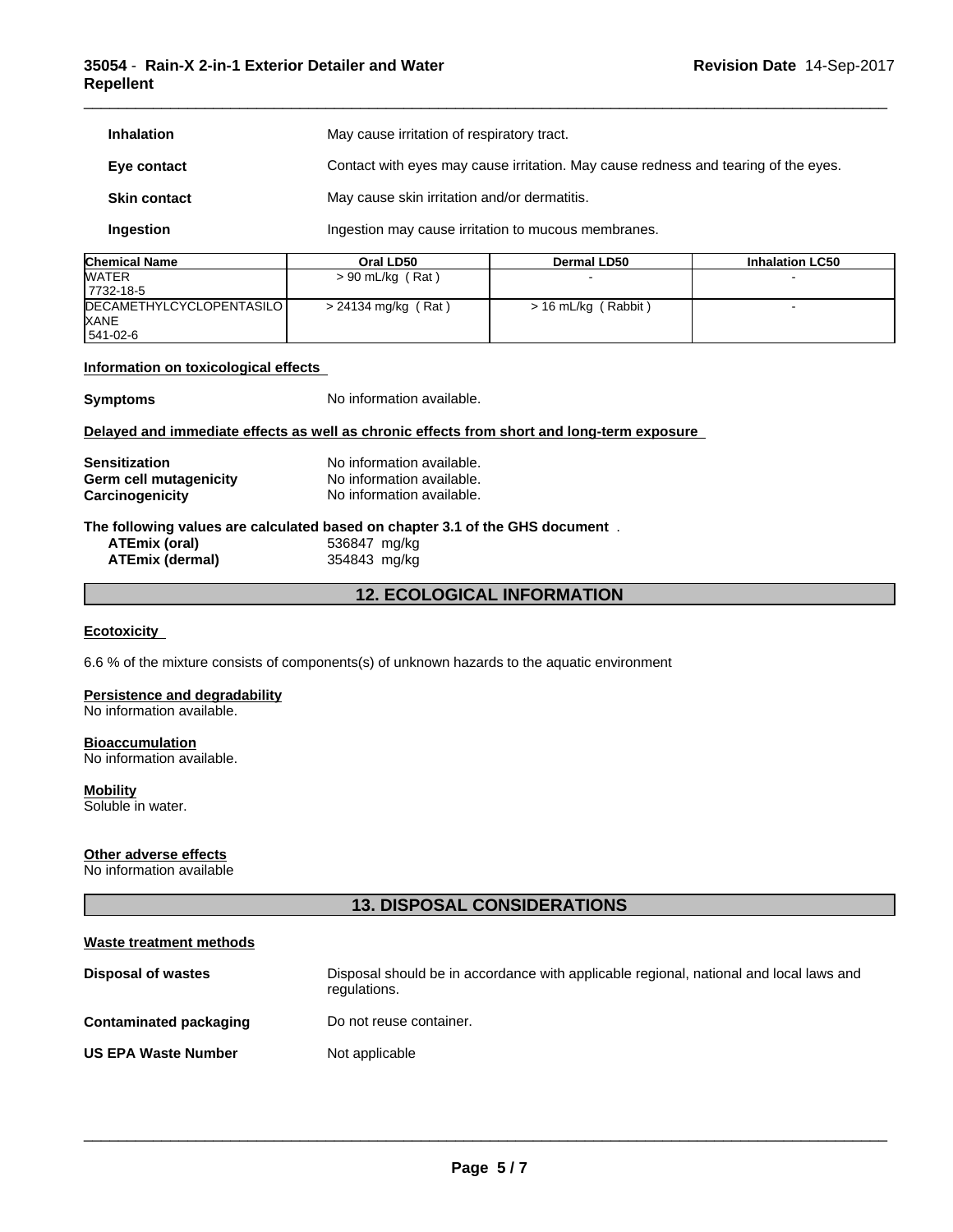### **14. TRANSPORT INFORMATION**

\_\_\_\_\_\_\_\_\_\_\_\_\_\_\_\_\_\_\_\_\_\_\_\_\_\_\_\_\_\_\_\_\_\_\_\_\_\_\_\_\_\_\_\_\_\_\_\_\_\_\_\_\_\_\_\_\_\_\_\_\_\_\_\_\_\_\_\_\_\_\_\_\_\_\_\_\_\_\_\_\_\_\_\_\_\_\_\_\_\_\_\_\_

| DOT<br>Proper shipping name:         | Not regulated |
|--------------------------------------|---------------|
| <b>IATA</b><br>Proper shipping name: | Not regulated |
| <b>IMDG</b><br>Proper shipping name: | Not regulated |

### **15. REGULATORY INFORMATION**

| <b>International Inventories</b> |                |
|----------------------------------|----------------|
| <b>TSCA</b>                      | Complies       |
| <b>DSL/NDSL</b>                  | Not determined |
| <b>EINECS/ELINCS</b>             | Not determined |
| <b>ENCS</b>                      | Not determined |
| <b>IECSC</b>                     | Not determined |
| <b>KECL</b>                      | Not determined |
| <b>PICCS</b>                     | Not determined |
| <b>AICS</b>                      | Not determined |

**Legend:** 

**TSCA** - United States Toxic Substances Control Act Section 8(b) Inventory **DSL/NDSL** - Canadian Domestic Substances List/Non-Domestic Substances List **EINECS/ELINCS** - European Inventory of Existing Chemical Substances/European List of Notified Chemical Substances **ENCS** - Japan Existing and New Chemical Substances **IECSC** - China Inventory of Existing Chemical Substances **KECL** - Korean Existing and Evaluated Chemical Substances

**PICCS** - Philippines Inventory of Chemicals and Chemical Substances

**AICS** - Australian Inventory of Chemical Substances

### **US Federal Regulations**

### **SARA 313**

Section 313 of Title III of the Superfund Amendments and Reauthorization Act of 1986 (SARA). This product does not contain any chemicals which are subject to the reporting requirements of the Act and Title 40 of the Code of Federal Regulations, Part 372

| SARA 311/312 Hazard Categories    |    |  |
|-----------------------------------|----|--|
| Acute health hazard               | No |  |
| <b>Chronic Health Hazard</b>      | No |  |
| Fire hazard                       | No |  |
| Sudden release of pressure hazard | No |  |
| <b>Reactive Hazard</b>            | N٥ |  |

### **CWA** (Clean Water Act)

This product does not contain any substances regulated as pollutants pursuant to the Clean Water Act (40 CFR 122.21 and 40 CFR 122.42)

### **CERCLA**

This material, as supplied, does not contain any substances regulated as hazardous substances under the Comprehensive Environmental Response Compensation and Liability Act (CERCLA) (40 CFR 302) or the Superfund Amendments and Reauthorization Act (SARA) (40 CFR 355). There may be specific reporting requirements at the local, regional, or state level pertaining to releases of this material

### **US State Regulations**

• This product does not intentionally contain any chemicals known by the State of California to cause cancer and/or birth defects.<br> **Page 6/7**